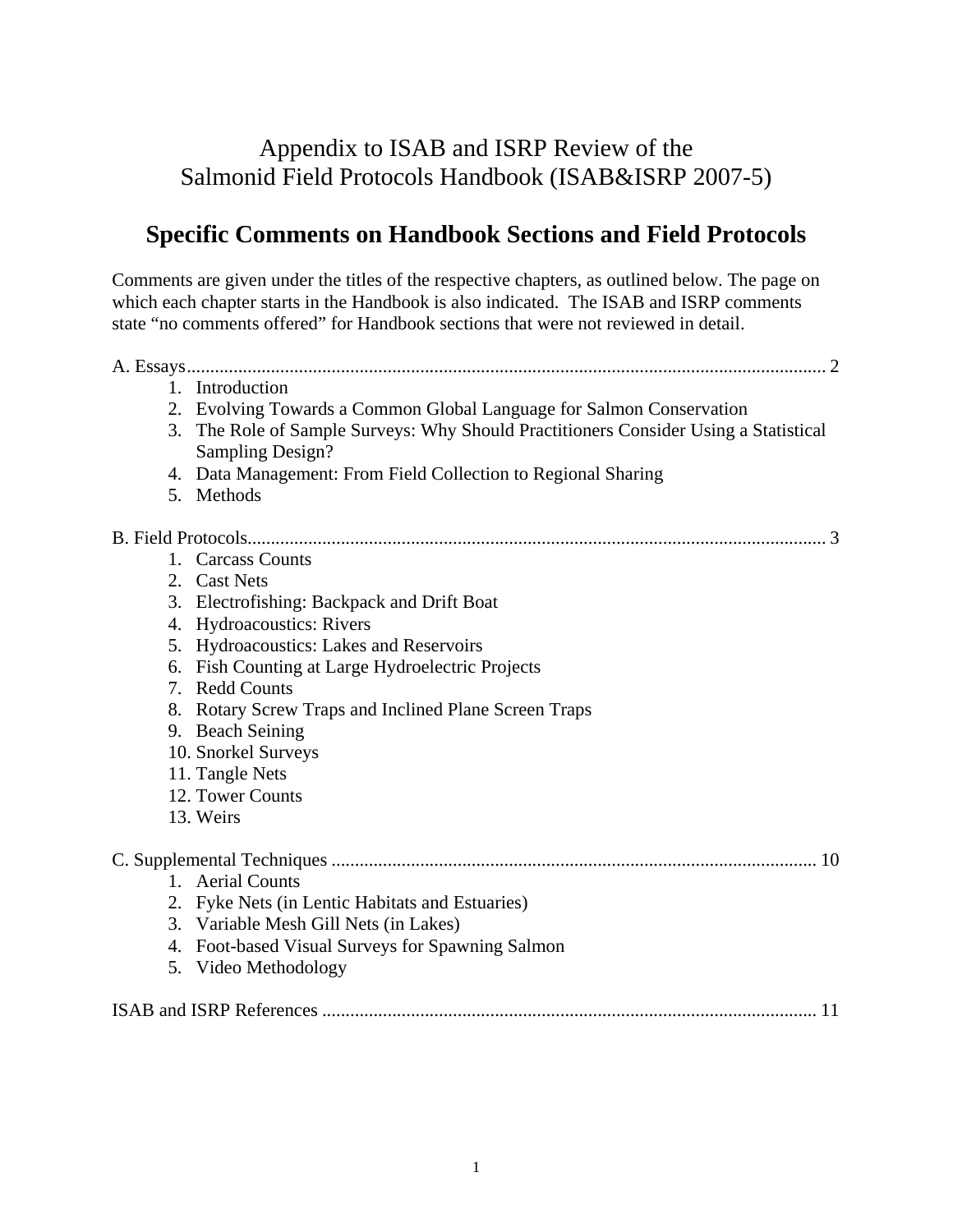## <span id="page-1-0"></span>**SPECIFIC COMMENTS**

# **A. Essays**

These early chapters of the Handbook are general in nature, as introductory material should be. They nicely establish the necessity of well thought out study design, data collection, and data management.

**1. Introduction**, p.1. No comments offered.

**2. Evolving Towards a Common Global Language for Salmon Conservation**, p.7No comments offered.

## **3. The Role of Sample Surveys: Why Should Practitioners Consider Using a Statistical Sampling Design?**, p.11

If users of the Handbook really take to heart the messages in this essay, the accuracy and utility of aquatic data will be greatly improved. The essay includes a review of common sampling designs used for monitoring and collecting fish population data and promotes use of a fairly new method, the EMAP probabilistic GRTS design, which may have promise as a regional aquatic status and trend monitoring design.

**Page 11, top:** The distinction between sampling design and response design needs to be clarified. The distinction is an important one but a bit ambiguous even in Stevens and Urquhart (2000:15) where they define response design as "deciding what to measure and how to measure it."

By "how to measure it" Stevens and Urquhart are not referring to decisions such as whether to use beach seining or electroshocking but rather to decisions such as whether to take a single sample (by whatever method) at each site or multiple ones, whether to sample weekly, monthly or annually, and so on. The response design would also specify what other variables, such as temperature, current velocity, etc., that would be measured at a site, and exactly where and when those measurements would be made at each site, but NOT the type of measurement device.

**Page 16, middle:** Allocating relatively more sampling effort to strata with high densities will achieve greater precision in an overall estimate if variances are higher in those strata. Given that there usually is, with abundance data, a correlation between mean and variance, the statement is reasonable. But it is not high mean density per se that produces greater precision with this type of allocation, only the higher variance associated with it.

**Page 17, middle:** The statements concerning rectangular or triangular grids are confusing.

**4. Data Management: From Field Collection to Regional Sharing**, p. 25 No comments offered.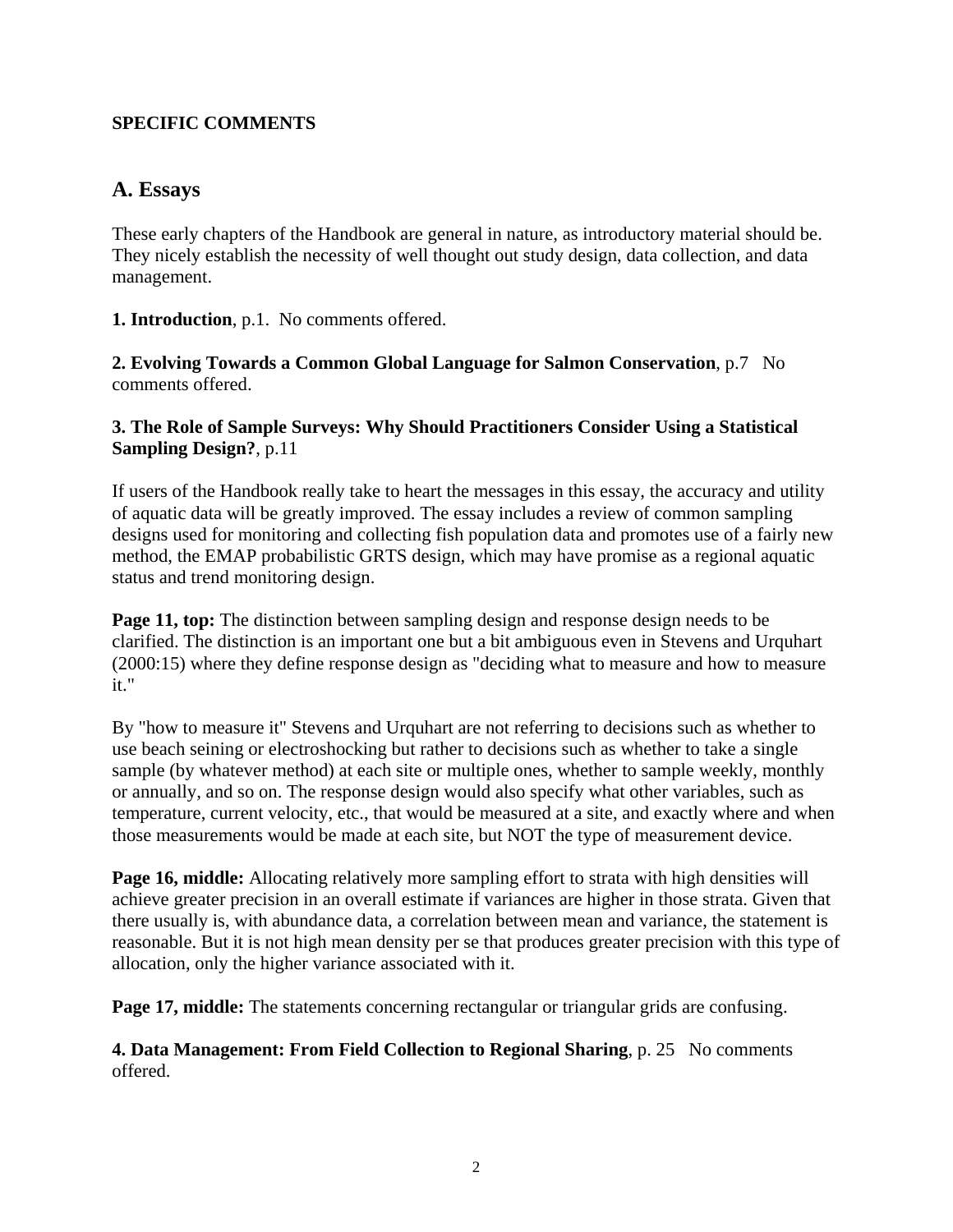### <span id="page-2-0"></span> **5. Methods**, p.55 No comments offered.

# **B. Field Protocols**

#### **1. Carcass Counts**, p.59

This chapter seems incomplete and does not provide the reader with enough information to implement a study using carcass counts. In addition, the chapter occasionally extends beyond carcass sampling, mentioning methods requiring the capture of live fish (and in one case a mention of genetic sampling for birds). Ideally, the information in this chapter might be combined with the chapters on Redd Counts and Foot-Based Visual Surveys for Spawning Salmon. All three methods require the same basic approach relative to the selection of sampling locations, equipment and data collection. Carcass sampling does differ from these other methods in that data such as length, weight, tissue samples, and such are often collected from carcasses. Nonetheless, the methods are sufficiently similar that they should be addressed in the same chapter. In fact, carcass counts and counts of live, spawning fish are usually conducted during the same survey.

This chapter might include much more detailed information on how count data can be used to estimate various demographic parameters of spawning populations. A description of markrecapture using opercular punches is given. But this description is so brief that significant additional information would be required to implement the protocol. For example, there is no mention of methods to capture live fish for marking. Nor is there any discussion of the considerations required to identify locations for recapture and what ramifications this selection might have on the reliability of the population size estimate. Similarly, the example given to illustrate a method for estimating age and gender composition is incomplete.

The discussion of tissue sampling procedures also is a bit confusing. The methods do not appear to be specifically for carcasses. In fact, it is suggested that fin samples be collected only from live fish as DNA in the fins of carcasses may be sufficiently degraded to preclude DNA extraction. As this is a chapter on carcass sampling, the protocols should focus only on those appropriate for carcasses. The section captions also are somewhat cryptic.

**Page 63:** Sampling carcasses for egg retention would be a necessary component of the sampling protocol only if this parameter was required to address the objectives of the study. For example, if nutrient delivery to the system were the question of paramount importance, it would not be critical to measure egg retention.

**Page 64**: The carcass sampling protocol indicates that the carcass should be "discarded" after all biological data have been collected and the tail cut. What is meant by discarding the carcass? Shouldn't it be left about where it was found?

**Page 68, top:** Assumption #4 is not required: if there is recruitment to the population, and no loss from it, the population estimate is valid for the "recapture date" but not the "marking date." Assumption #5 should be modified by adding "... that affects probability of recapture" to it.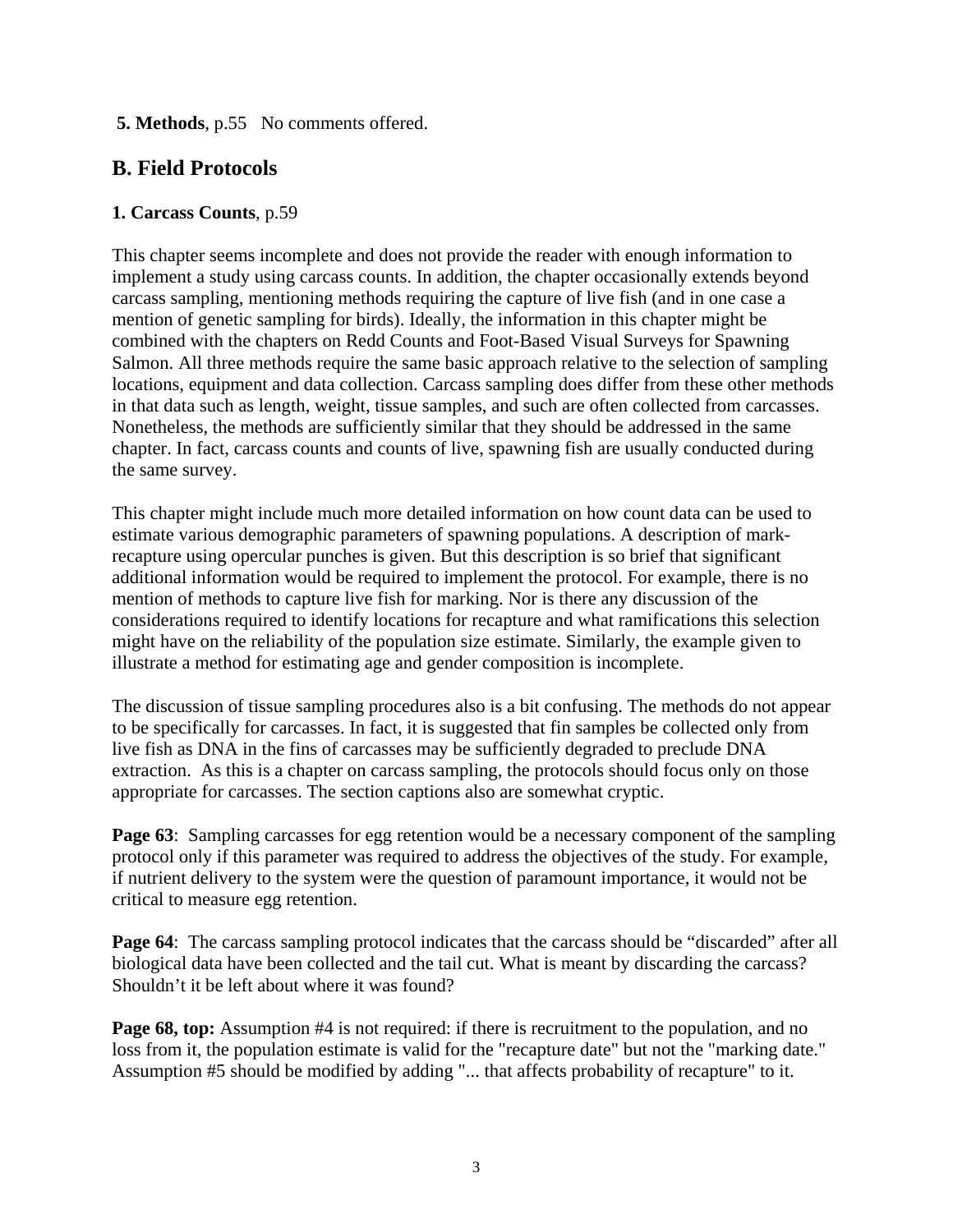### **2. Cast Nets**, p. 87

This technique has good promise for sampling juvenile salmon in shallow river and estuary habitats (e.g., intertidal zone). It likely never has been used in the Columbia River Basin for sampling salmonids. Therefore if it were to be used a totally new data set would be generated. It might also be useful in reservoir sampling, although blockage owing to aquatic vegetation might be a problem.

This method might improve the accuracy of sampling fry and smolts in the intertidal zone of the lower Columbia River relative to beach seining, the most common technique. The latter method is well known to be inefficient and biased. Cross calibration of cast nets and beach seines might be possible, but conversion factors would vary widely with habitat type, season, fish size, etc.

Cast nets sample a relatively small area, and it is likely numerous casts would have to be made to adequately sample intertidal habitats. This would take more time than beach seining. Cast nets are probably most effective in small streams or lake shores, as the author states.

## **3. Electrofishing: Backpack and Drift Boat**, p.95

This chapter discusses mark-recapture, removal-depletion, and catch-per-unit-effort methods of estimating population size. Therefore, there will still be a considerable amount of variation in the methods being employed across the region, even if this volume is designated as the regional standard.

This section provides a reasonably complete overview of the general considerations required for electrofishing sampling. However, the chapter does not contain sufficient detail to fully address all considerations required to successfully design and implement a study based on electrofishing and the reader would be required to consult other sources to fill these gaps. These additional sources of information are specified; the chapter is thoroughly referenced. However, the need to consult additional sources to complete the design of the sampling protocol does raise the possibility that electrofishing sampling protocols developed from this chapter would vary considerably. To the extent that a goal of adopting this book as a regional standard is to ensure compatible sampling methodologies, this may represent a problem.

**Pages 95-98**: The discussion on the use of power analysis and MSE in developing a sampling design applies to most of the sampling methodologies covered in the book, not just electrofishing. If a revised edition of this book is anticipated, the authors should consider a separate chapter on the use of these tools in developing study designs.

**Page 100, middle:** Assumption #1 is inaccurate. If there were movement both in and out of the population but "net movement" was zero, the estimate would be biased to an unknown (and generally unassessable) degree. If there is only movement into the population, the estimate remains valid for the population on recapture date. If there is only movement out of the population, the estimate remains valid for marking day, assuming probability of death or departure was the same for marked and unmarked individuals.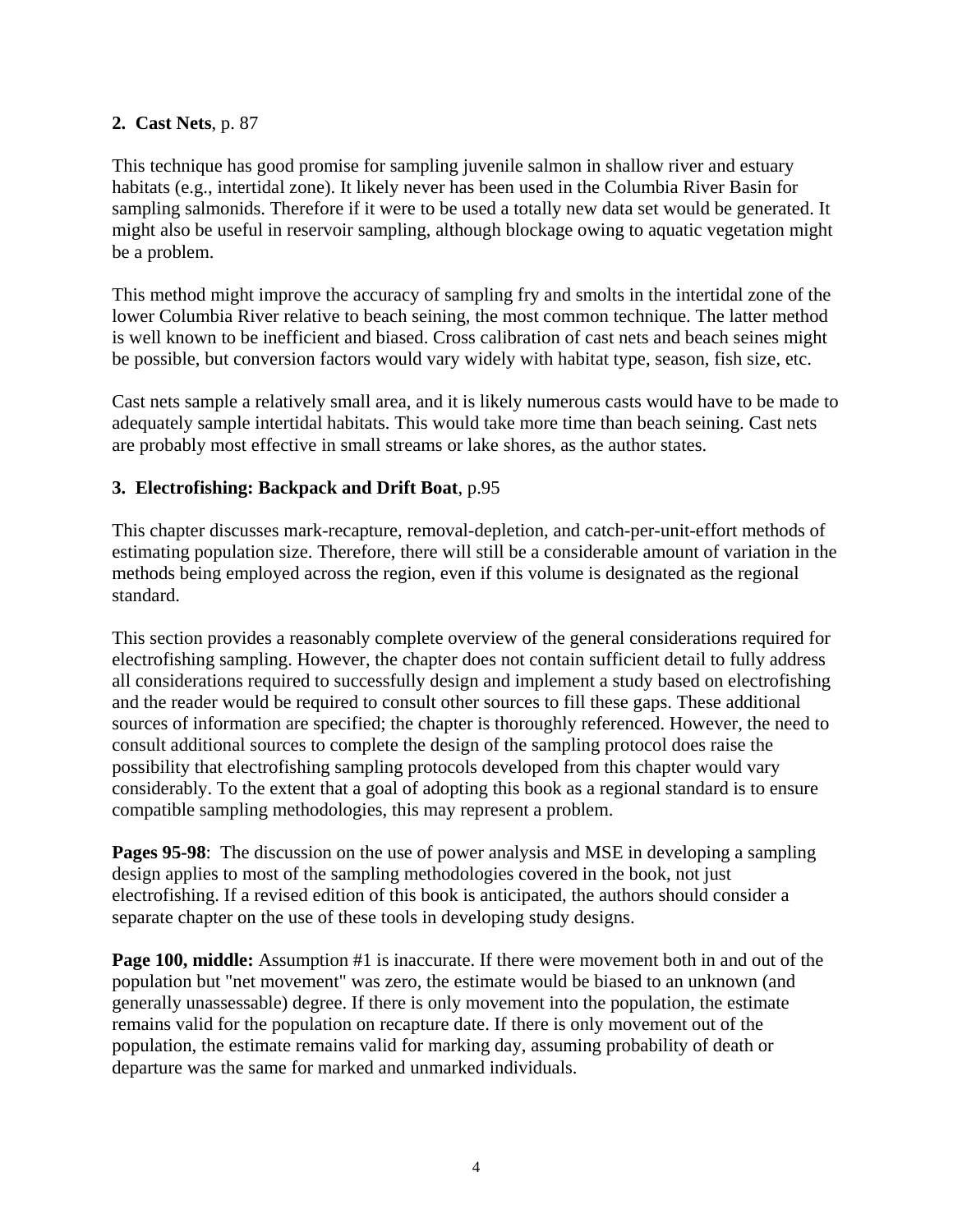**Page 101**: There should be some discussion of the available alternatives for abundance estimation when the assumption of a closed population cannot be met -- at least a paragraph on the basic theory of how this problem is addressed. Alternatively, this topic should be treated in the ISAB and ISRP's suggested introductory chapter on *Mark-Recapture Methods*.

**Page 107:** Step 3 of the protocol is not entirely clear. What is meant by "Measure site length along the contours of the stream channel."? Measure along the thalweg? Along the bank?

**Page 110:** Are there concerns that certain types of fin clipping could impact catchability during recapture and thereby violate an assumption of the method? Specifying the types of fin clips that are the most benign would be useful.

**Pages 113-114:** Discussion of accumulation or rarefaction curves (they are essentially the same thing) is generally misleading, probably because it is based on unreliable sources. There can be no way, for example, of determining when one has "captured 90% of the species present" or the "true number of species present" - unless one knows the total number of species present to begin with! For any natural system of more than tiny spatial extent, species richness cannot be determined.

When such curves are plotted with an arithmetically-scaled x-axis for sampling effort or sample size, they may *seem* to approach an "asymptotic level." But this is an artifact produced by the rarity of most species combined with the miniscule percentage of individuals in the community that end up in the sample.

Rarefaction curves plotted with a log-scaled x-axis will almost never show sign of approaching an asymptote. Exceptions would occur when dealing with very species poor assemblages, such as stream fish.

Obviously, if all stream fish known to occur in the region are represented in your collection of 2,000 electroshocked specimens, it is reasonably to assume that collecting another 200,000 fish in the stream is not going to discover additional species. But in general, there are never grounds for estimating what percentage of the species present in a stream are present in a sample.

**Page 114, Fig. 4:** Per the preceding comment, this type of figure is best modified in three ways: a) label y-axis, "no. spp per 200m", or in some way to specify what sampling unit your richness value actually pertains to; b) log-scale the x-axis; c) determine the smooth curves analogous to rarefaction curves, by, e.g., calculating mean number of species per stream segment, mean total number of species for all possible samples of two segments, mean total number of species for all possible samples of three segments, etc. This last procedure will avoid having the shape of the curve being arbitrarily determined by the sequence in which samples are "accumulated."

**Page 116, bottom:** Some statements concerning assumptions underlying mark-recapture methods are confusing or incorrect. See comments on similar problems in earlier chapters.

**Page 118**: Step 10 suggests that fish be released 15 m upstream of the boat. Does this mean 15 m upstream from the location where the fish were measured and clipped? Also, is it being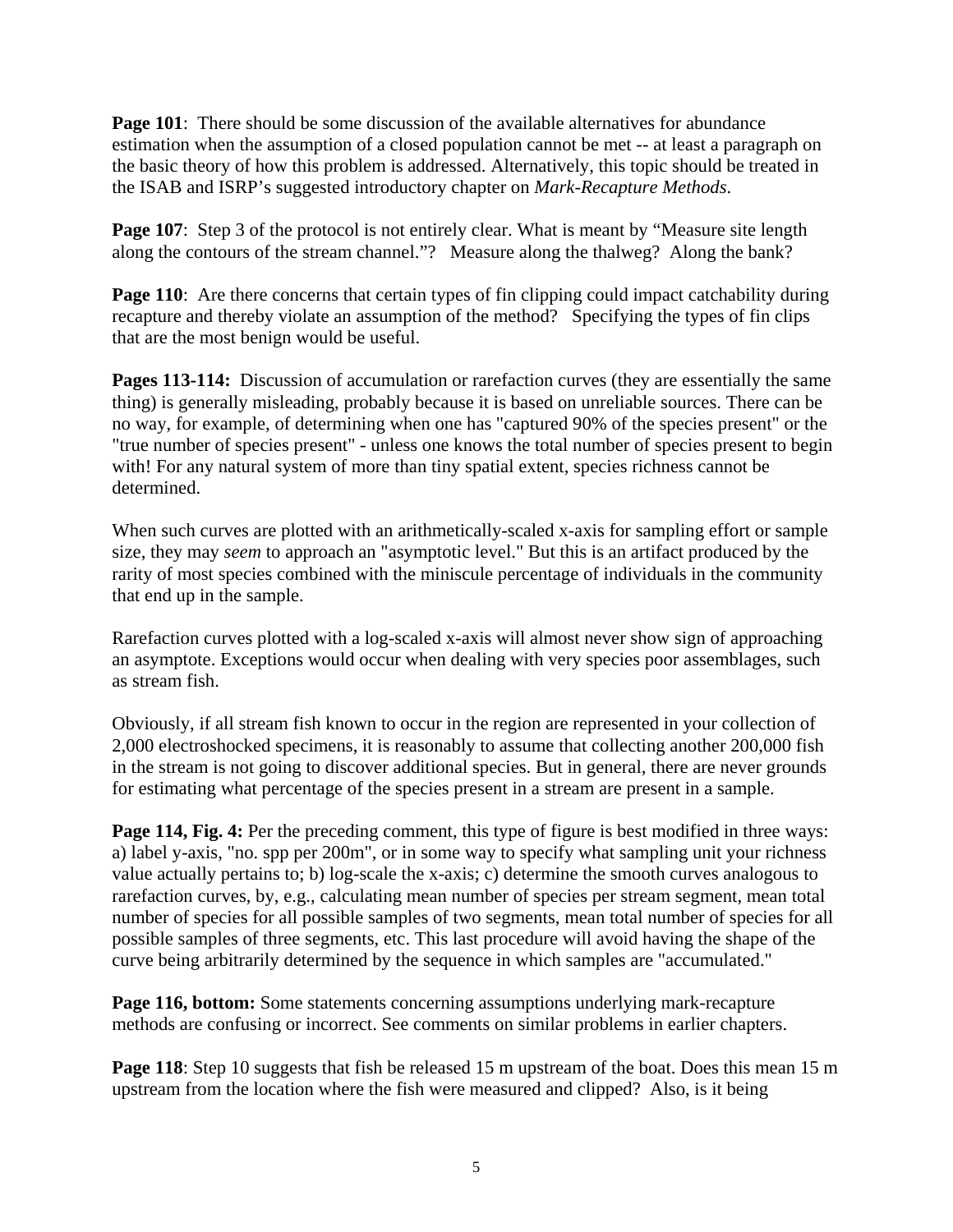suggested that the fish be released from the bank as releasing them 15 m upstream from the boat while in the boat would require very long arms. This step needs a little clarification.

**Page 120**: It might be mentioned in the safety discussion for backpack sampling that fiberglass handled nets are a good idea for this method as well as with boat shocking.

**Page 122-123**: The discussion on injury related to electrofishing might be more detailed. This issue is very contentious and injury is a major consideration in the granting of sampling permits, especially for listed stocks. Some discussion of the reduction in injury rates with the new electrofishing technologies introduced over the last 5 - 10 years would be useful. Also, emphasizing again the need to ensure that shocker output levels are set appropriately for the conductivity and temperature of the sample site to reduce injury rates would be valuable in this section.

**Page 123-124:** The brief data analysis section only provides an overview of the estimate calculations for mark-recapture. Removal-depletion estimates are used as frequently as markrecapture and some discussion of the basics of calculating this estimator also should be included here or in a chapter earlier in the Handbook.

## **4. Hydroacoustics: Rivers**, p.133

It is not clear why the hydroacoustic (HA) protocols are separated into two chapters. These two chapters could have been combined. The equipment type and basic techniques are the same. Only the locations where they are utilized (also whether fixed or mobile) are different.

Overall, both hydroacoustics chapters seem thorough and useful descriptions of most of the elements needed to consider in conducting a HA survey. The study design requirements are nicely presented, including the specific conditions that need to be met before applying HA. The importance was stressed of "ground-truthing" the HA data with samples of fish species relative abundance taken with traditional fisheries gear such as mid-water trawls, fyke nets, etc. (prior to and during HA sampling).

It is somewhat surprising that protocols for HA studies done at hydroelectric dams were not included in either of these chapters. The specific study designs, set-ups, and potential problems encountered at dams often require differing protocols and should be included in these chapters. There is a large body of work done at Columbia River Basin hydroelectric dams to draw from that is documented in technical reports and the peer-reviewed literature.

## **5. Hydroacoustics: Lakes and Reservoirs**, p. 153

(See comments for previous chapter)

**Pages 156, 166:** Autocorrelation - there is a lot of misinformation on this topic in the ecological literature, including how autocorrelation is defined and whether corrections for it are needed in particular circumstances. Phrases like "If data are spatially correlated" (p.166) raise a red flag. Samples close to each other in space or time are generally more similar to each other than those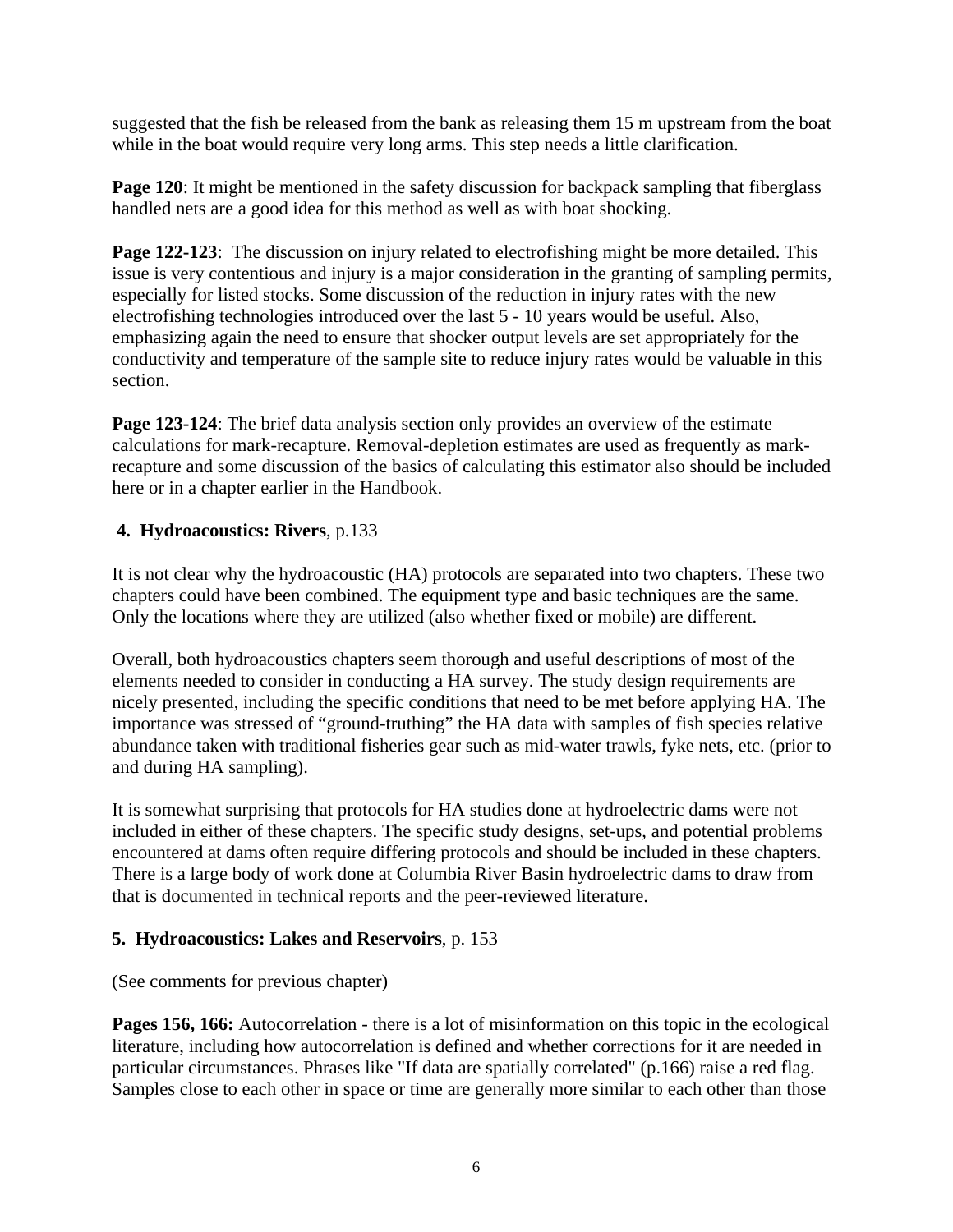distant in space or time. But this sense of autocorrelation does not have much bearing on statistical analyses. It is how one selects sample sites from the domain of interest (i.e., the sampling design) that determines their statistical independence, not the properties of the data themselves.

**Page 166, 2d para.:** It is implied that it is acceptable to use acoustic transects of variable length when data from multiple such transects will be used for various statistical analyses. A caveat is that this is, in general, very undesirable. It is as undesirable as it is, in other contexts, to use variable net set durations, variable net sizes, variably sized samplers for benthic invertebrates, and so on.

The principal statistical problems created come when there are zeros in data sets. These cannot be "adjusted" in the way that non-zero values can be. But it is clear that a count of 0 in a 50m acoustic transect should not be treated as equivalent to a count of 0 in a 500m transect.

This principle is of sufficient general importance as to merit treatment in an early chapter on sampling design or data analysis.

# **6. Fish Counting at Large Hydroelectric Projects**, p. 173

This chapter is primarily a description of the Smolt Monitoring Program (SMP) and adult counting procedures (i.e., technicians counting at the windows and preliminary descriptions of video interrogation). It does a reasonable job in describing those counting procedures.

This chapter needs to be expanded to include other protocols used at hydroelectric dams for assessing the status and trends of salmonid populations. If not covered in an early chapter, this should include mark-recapture methodology used at mainstem dams because a major part of the Fish and Wildlife Program uses mark-recapture information to assess status and trends of hatchery and wild salmonids (e.g., SARs, mainstem survival estimates, in-river/transport comparisons, travel time, etc.). A variety of tags (PIT tags, radio tags, acoustic tags, etc.) are used to make these estimates and protocols for each tag needs to be included.

**Page 174:** This section on juvenile passage routes needs to be updated and expanded to include significant juvenile salmonid passage through other routes. It briefly mentions that The Dalles Dam ice-trash sluiceway is another passage route but doesn't explain its significance (e.g. at times the sluiceway passes 40% of juveniles passing that dam in only 4-7% of the water passing the dam). Other major juvenile salmonid passage routes at Columbia River Basin mainstem dams are at the Bonneville Power House 2 corner collector; the removable spillway weirs at McNary Dam and several Snake River dams; and the corner collector at Rocky Reach dam. For the corner collector at Bonneville Dam there also needs to be a description of the flat plate PIT tag detector that is a significant addition for detection of PIT tags at that dam.

**Page 176, 2nd para.:** The last couple of sentences of this paragraph briefly describe the PIT tag monitoring system. This is woefully inadequate and needs to be expanded into a major section or chapter. The PIT tag monitoring program is the major program for assessing the status and trends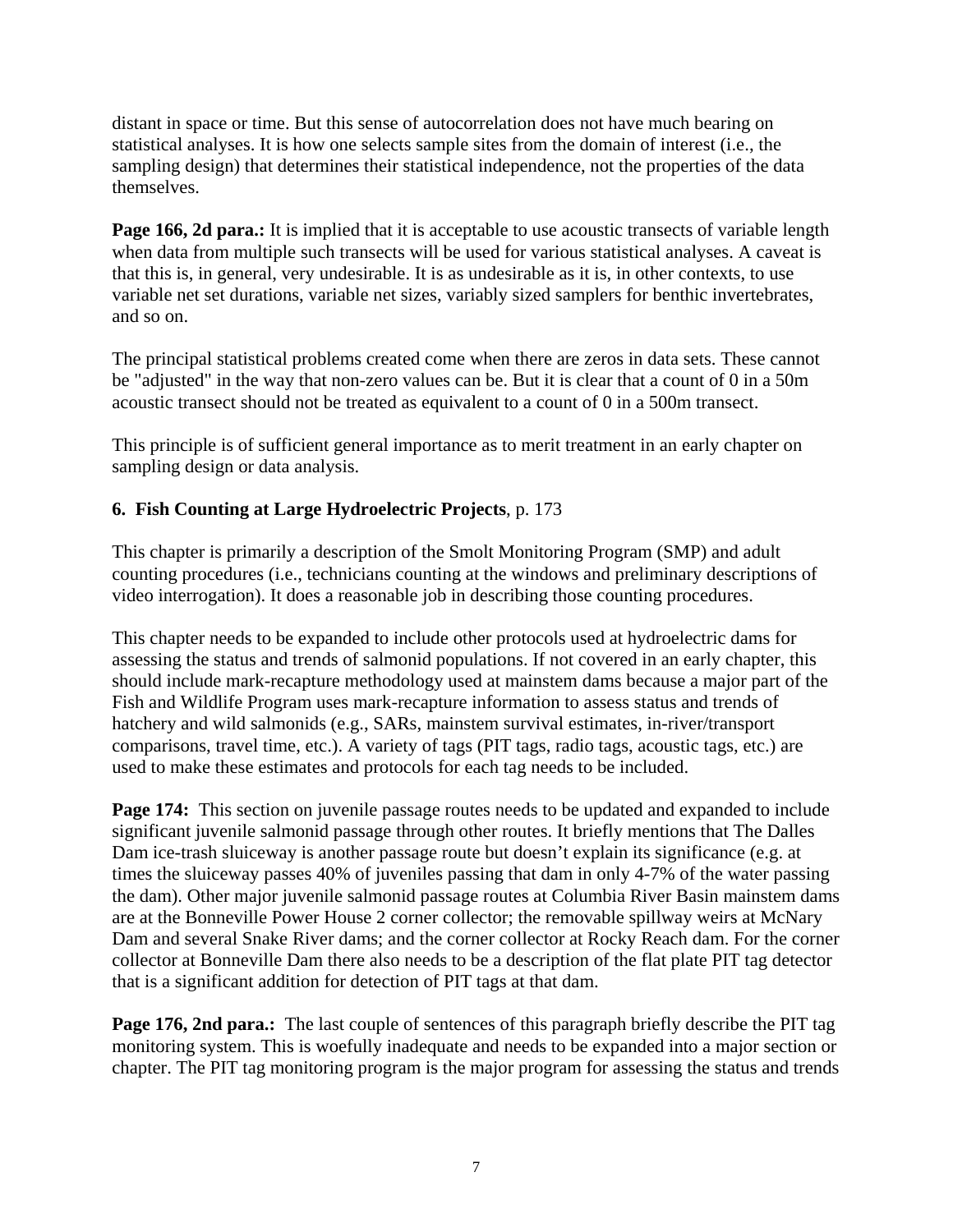of salmonid populations in the Columbia River Basin. As this is a stated primary objective of the Handbook, this should be a goal for coverage in the next edition.

# **7. Redd Counts, p.197**

This is a very complete chapter and covers all the considerations required to implement a successful redd survey program. This technique shares many features in common with carcass counts and live fish counts; these chapters should be combined. The chapters that address carcass and live fish surveys in this volume are incomplete. However, many of the deficiencies in these chapters are covered in the redd count chapter. Combining the chapters would also bring some consistency to some of the common topics addressed in these three chapters. For instance, the chapter on redd counts favors the use of a spatially-balanced, random design for sample site selection. The foot-based visual survey chapter suggests a random, stratified random, or stratified index design for site selection but doesn't mention the spatially balanced option. Combining the chapters would enable all these options (and their strengths and weaknesses) to be discussed in one location.

# **8. Rotary Screw Traps and Inclined Plane Screen Traps, p.235**

This chapter is very thorough and well written and should be useful. The problems of getting a decent mark-recapture estimate, need for separate marking and recovery sites, and use of Bayesian statistics to improve mark-recapture estimates might be improved with input from a statistician, though this material might be best incorporated into the introductory chapter on mark-recapture methods suggested above.

**Page 257, top:** Assumptions #1 and #2 are not required. See earlier remarks on this topic.

# **9. Beach Seining**, p.267

In general this is a very thorough chapter containing a lot of practical advice. The description of "types" of beach seines based on their configuration (e.g., circular, semi circular, etc.) is almost too detailed, and it is difficult to see how a field worker could replicate them because of variation in currents, tides, and so on.

It might be mentioned that juvenile Chinook go into the stream gravel in winter and are not available to beach seines at low temperatures.

Purse seines should be treated in a separate chapter, not in this one. Very shallow purse seines can be used which touch the bottom of estuarine nearshore areas. Use of such seines thus can complement beach seining operations.

On very gently sloping beaches (e.g., slope 1:20) such as those found on mud flats in the estuary or perhaps reservoirs it is difficult to find a piece of substrate with a steep enough angle to haul the seine up on. In these situations, one can use a "portable beach", i.e., two pieces of plywood hinged together, one placed over the pontoons of an inflatable boat and the other anchored in the shallow water  $(<20 \text{ cm})$  deep. The anchored plywood forms a beach to haul the net on.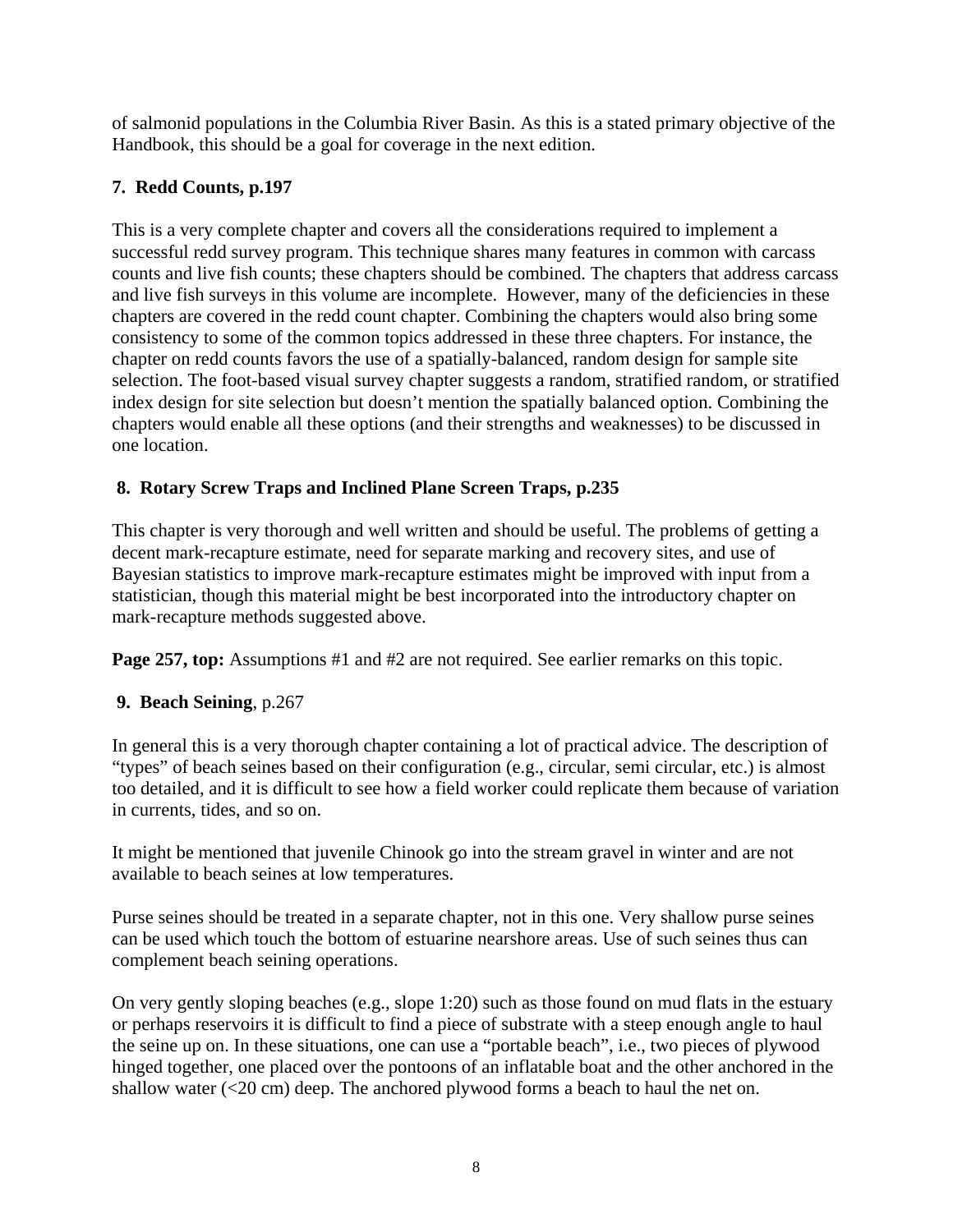The use of standardized beach seines (size, mesh) would improve the accuracy and utility of aquatic data sets in the Columbia River Basin. It would also be very important to standardize for habitat type (e.g., sand vs. cobble vs. mud) because this influences capture efficiency.

There is a long time series of beach seining in the Columbia River estuary, started by NOAA-Fisheries and continued by a variety of agencies and groups. Some of the beach seining methods described in the Handbook may match the methods used in the past or presently being used.

At any rate, the contemporary samplers should meet and agree upon a standard protocol (probably one picked from this chapter), because inter-calibration of gear is difficult and should be avoided.

It is uncertain how often beach seines have been used in the freshwater habitats of the Columbia River Basin. Certainly the method is applicable to the margins of tidal river segments (below Bonneville dam), the reservoirs, and lakes.

The use of standard stations (to avoid confusion with spatial variation and minimize temporal variation in capture efficiency) might restrict geographic coverage in some areas. Some habitats are not widespread, of course.

No mention is made of by-catch problems and mortality of non-target species. This former is sometimes a problem. For example, a beach seine full of staghorn sculpins can severely damage juvenile salmonids. Often there is high mortality of by-catch species during sampling operations aimed at salmonids.

A problem with beach seining is that efficiency changes with habitat type and other factors and time constraints may make it difficult to measure efficiency consistently. So while aggregating beach seine data may be a good idea when seines of the same mesh size and area swept are considered, the differences in efficiency may introduce error when the data are assembled from studies that disparate in these regards.

**Page 271, middle:** Neither species richness (for the stream, lake, whatever) nor any of the other variables listed would ever be reasonably estimated "by a single seine haul", so this statement should be eliminated.

**Page 274, middle:** "and for larger fish such as salmonids juveniles or adults, recovery efficiency is essentially 100%": recovery efficiency could be lower when the by-catch of non-salmonids (e.g., herring or cyprinids) is high and the salmon have to be sorted from them.

**Page 275, bottom:** The use of snorkeling shepherds to minimize fish escapes will be impractical in many situations, especially the turbid Columbia River estuary.

 **10. Snorkel Surveys**, p.325No comments offered.

 **11. Tangle Nets**, p. 341No comments offered.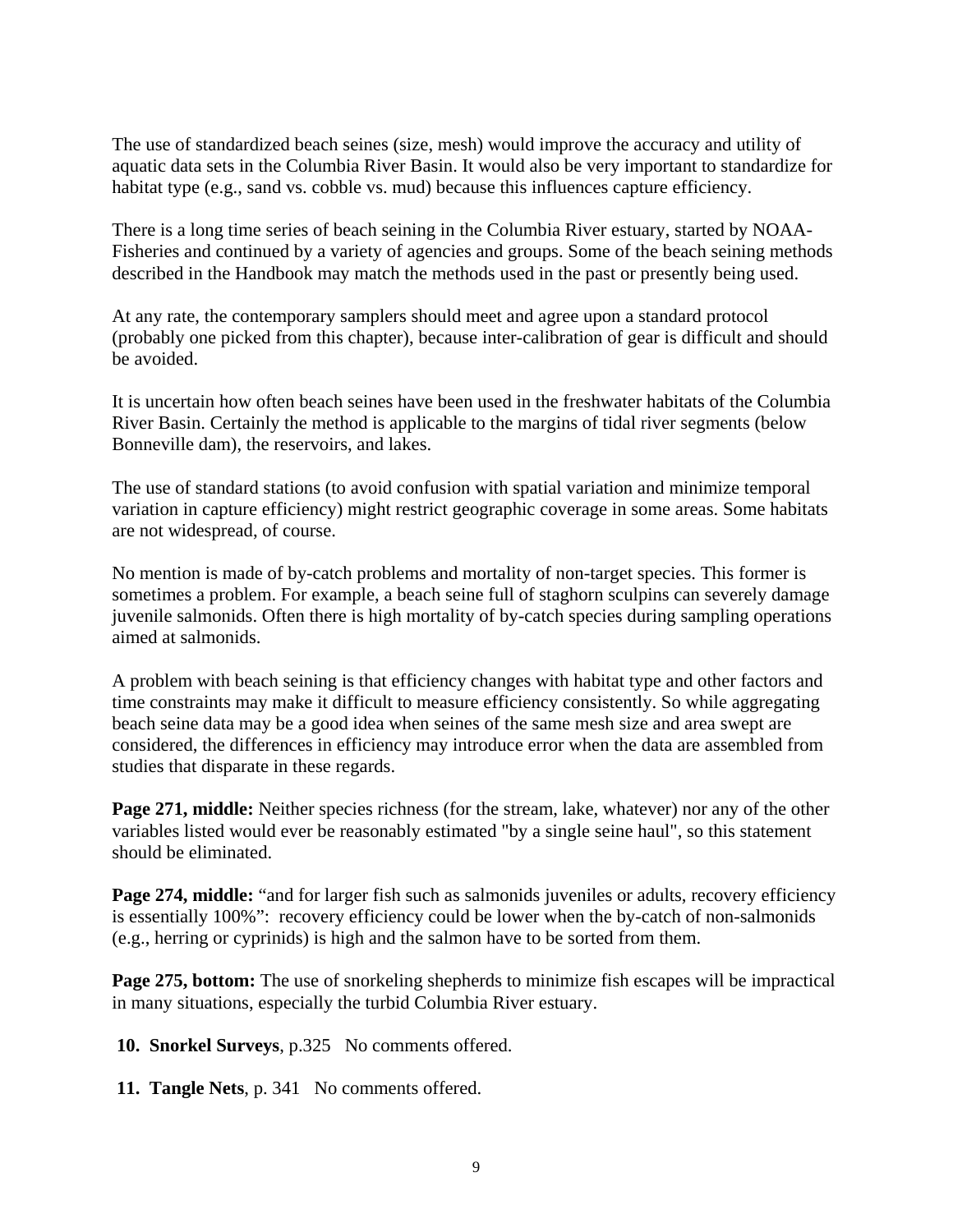### <span id="page-9-0"></span> **12. Tower Counts**, p.363No comments offered.

 **13. Weirs,** p.385 No comments offered.

# **C. Supplemental Techniques**

It is not entirely clear why these methods have been put in a separate section.

**1. Aerial Counts,** p.399No comments offered.

#### **2. Fyke Nets (in Lentic Habitats and Estuaries), p.411**

There is a need to separate out fyke nets which totally block migration (as in tidal creeks where the net is set out across the channel and fish collect behind it as the tide drops) from the more usual application in lakes and rivers. The chapter focuses on the latter application and only mentions the estuarine methodology in passing. As a consequence, the literature review giving examples of application of fyke nets in tidal creeks of estuaries is thin compared to the number of papers available, ranging from Levy et al. (1982) in the Fraser River estuary BC, to Bottom et al. (2005) in the Salmon River estuary OR. The technique is also being used in contemporary studies in the tidal channels of the Grays River estuary in the Lower Columbia River estuary.

Deployment on the river margins in the main part of the Columbia River estuary and the tidal freshwater reaches might be problematic because strong and reversing currents would make anchoring the wings difficult.

**Page 416, middle:** Frequency distributions for fyke net catches when mean catch is high are said to tend to normality. This is very unusual for abundance data. It suggests some mechanism may be operating that truncates the right hand tail of a frequency distribution that would otherwise show positive skew, the more typical type of distribution. Perhaps this could be due to increased avoidance of the net as it fills with fish.

If so, the problem of inconvenient numerical properties of the data would seem smaller than that of a downward bias in abundance estimates at high densities (similar to what Borgstrsom, 1992, found for gill nets - see p.426 in Handbook).

## **3. Variable Mesh Gill Nets (in Lakes)**, p. 425

Some basic principles might be made more explicit here. The probability of catching a fish in a gill net is determined by the probability of the fish encountering the net and the probability of the fish being caught and retained in the net. Probability of encounter is proportional to the distance traveled by the fish during the sampling period. Gill nets are highly selective for certain sizes and species of fishes depending on the mesh sizes used (Hamley 1975) and behavior of the fishes. Selectivity is often measured for a target species by using a series of different size meshes (called experimental gill nets) simultaneously. The estimated selectivity and the probability of encounter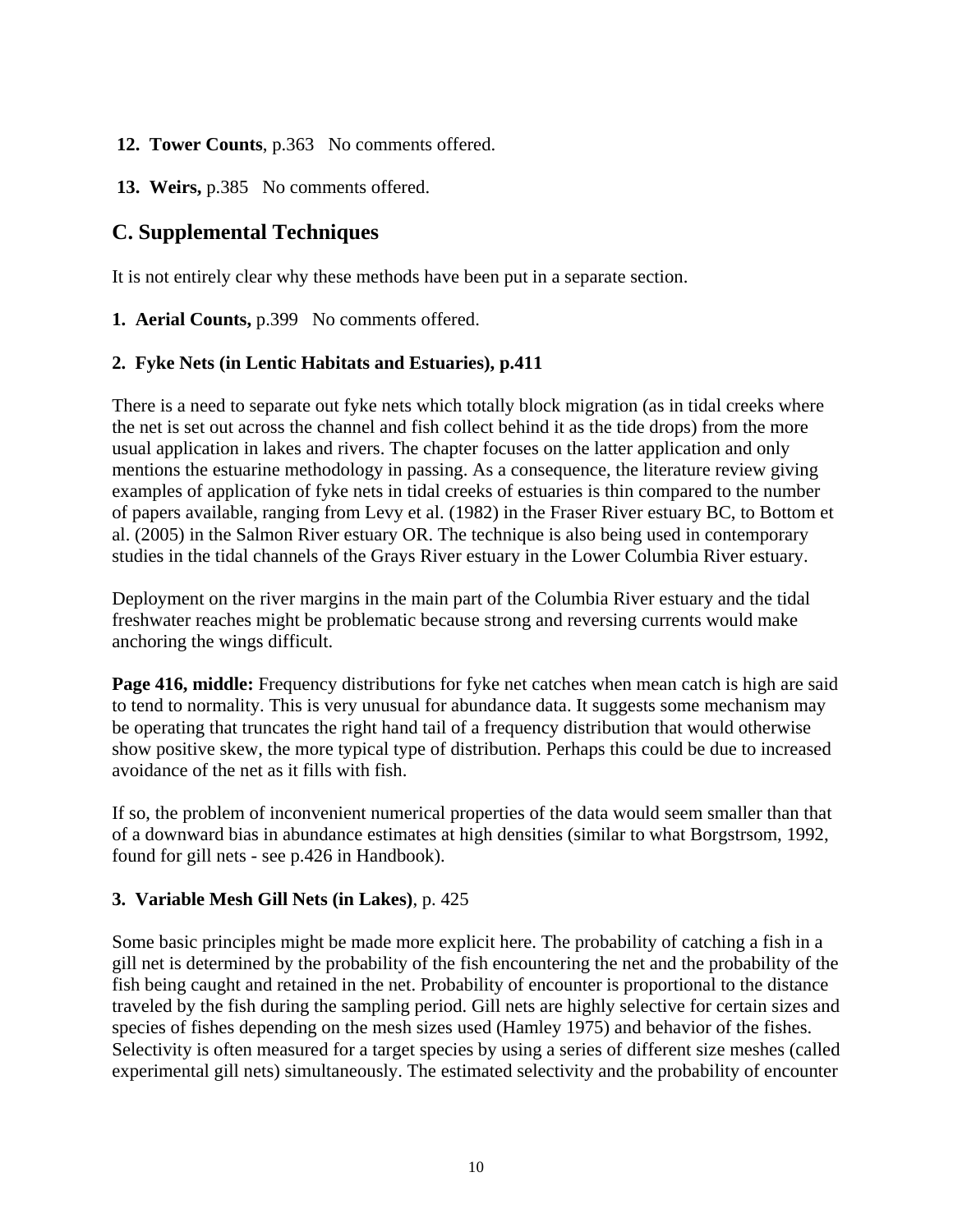<span id="page-10-0"></span>are then used to estimate the size composition of the target fish population (Rudstam et al. 1984; Hansen et al. 1997).

**Page 429, bottom:** Values in the table giving recommended numbers of gill nets for lakes of different sizes seem arbitrary, especially the suggestion of adding one net for every 40ha increase above 40ha. This table might be better omitted, unrelated as it is to specific types of objectives.

# **4. Foot-based Visual Surveys for Spawning Salmon**, p.435

Why this topic was relegated to a supplemental chapter is curious as this is a technique widely employed in the Pacific Northwest to estimate abundance of spawning salmon. The chapter does a good job of providing a general overview of the method, but the brevity of the treatment ensures that some important considerations are omitted. There is no discussion of variability in detection of fish among survey dates, water conditions or observers or what techniques might be employed to account for sampling variation. In contrast, the chapter on redd counts does address these points and some of the information is directly transferable to the live fish count methods. This chapter also could do a better job of describing how the count data can be used to estimate various demographic parameters. Area-under–the-curve is noted very briefly as one commonly used method for estimating spawner abundance from live count data. However, there are other estimation techniques that should be considered.

**Page 435:** "principal" is misspelled as "principle." Ditto on page v.

# **5. Video Methodology**, p.443

This is basically a plea for standard procedures at local to international scale. This is a very reasonable idea albeit an objective likely to be achieved only over a period of time.

# **ISAB and ISRP References**

Borgstrøm, R., 1992. Effect of population density on gillnet catchability in four allopatric populations of Brown trout (Salmon trutta). Canadian Journal of Fisheries and Aquatic Sciences 49:1539– 1545.

Bottom, D.L., K.K. Jones, T.J. Cornwell, A. Gray, and C.A. Simenstad, 2005. Patterns of Chinook salmon migration and residency in the Salmon River estuary (Oregon). Estuarine, Coastal and Shelf Science 64:79-93.

Cormack, R.M., 1969. The statistics of capture-recapture methods. Oceanography and Marine Biology Annual Reviews 6:455-506.

Hamley, J.M., 1975. Review of gillnet selectivity. Journal of the Fisheries Research Board of Canada 32:1943-1969.